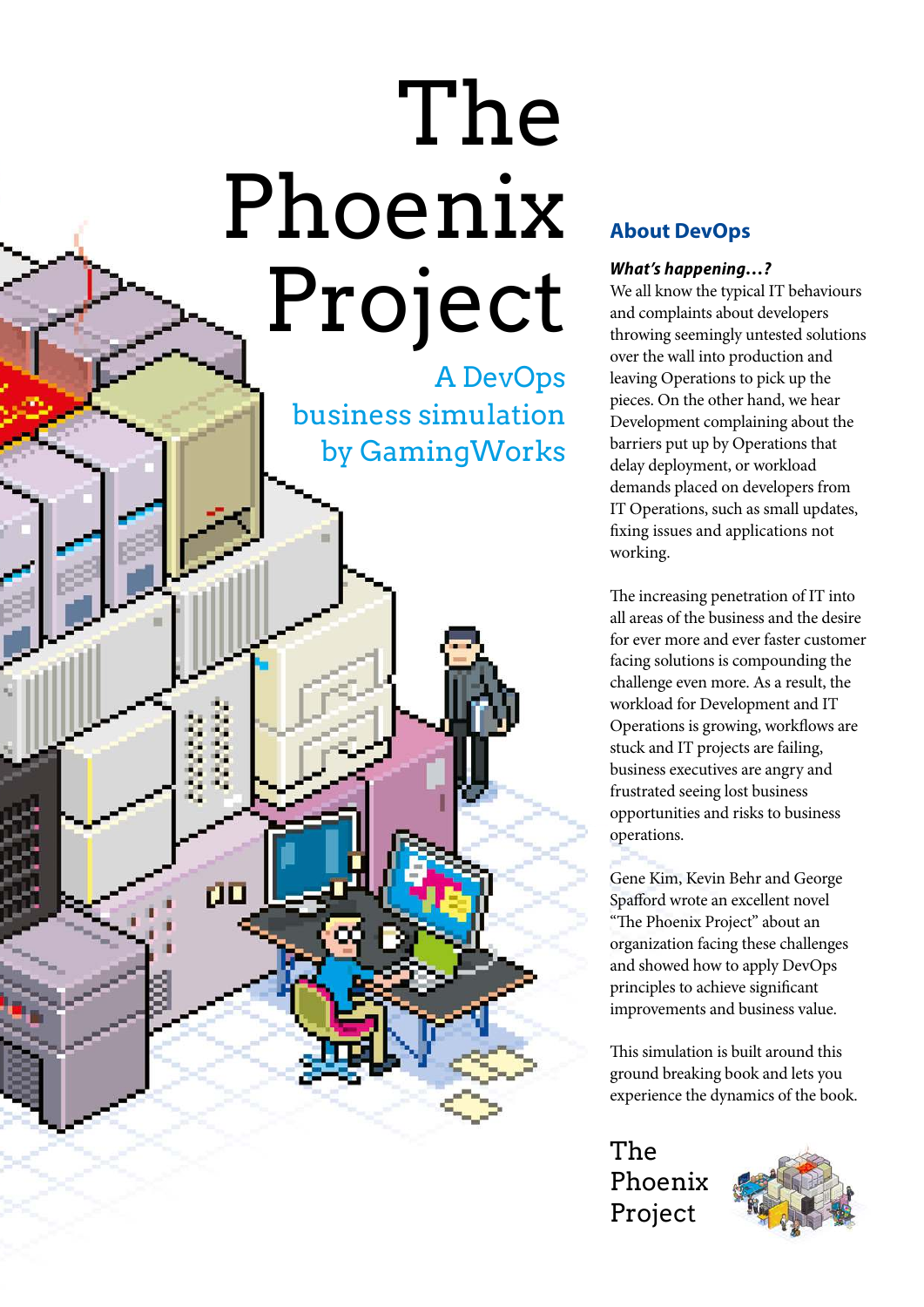*This game is an excellent starting point for all organizations with a desire to explore the do's and don'ts of working in a DevOps way. It can also accelerate the adoption by all layers in the organization, including the teams and senior leadership. A "must do" in every DevOps journey!* **- Sogeti / Dave van Herpen**

developing applications, managing operations or other members from the IT Team that needs to develop the applications and solve the IT Issues.

Your challenge is to use the DevOps principles and apply them in this serious Business Simulation. In four rounds you will work on the IT Projects and IT Issues and make sure "The Phoenix Project" is finished on time. But, beware, the business keeps coming up with new ideas and demands, and external developments outside your control can also throw a spanner in the works.

### **The Simulation**

The simulation starts with the newspaper article about the dramatic situation of Parts Unlimited.

#### **Round 1**

Round 1 is a practice round. Students will receive some projects, features and issues so the team can start slowly with just a minimum of workload.

#### **Round 2**

The team will face a huge backlog of IT related issues such as: Incidents from the users of Sales, HR and Finance. There is a tremendous amount of work to do, everybody is busy but there seems to be no clear overview of all the work, what it is, why it is needed and what will happen if it isn't completed. IT Support cannot deliver the agreed Service Levels and are facing business demands to fix incidents faster and prevent the damaging business impact of sudden outages. However, IT Support needs capacity from IT Development to fix some of the critical incidents, but the developers

are all tied up in new innovative development projects. IT Development has difficulties finishing all business features and projects since they have no clear understanding of the business priorities and the business demands are too many for the limited number of development resources. Another issue is the Testing Team that seems to find lots of serious issues in the new applications or systems that will cause serious business impact….groan!

In order to deal with this, the team must create a FLOW within the complete delivery chain. They must collaborate and work as an end-to-end team, manage conflicting work demands and ensure the work goes through the chain without bottlenecks, delays or rework.

The team will manage the work using Kanban boards, post-its and good communication.

In DevOps terms the team will have explored what is called the 'First way'. 'The outcomes of putting the First Way into practice include never passing a known defect to downstream work centers, never allowing local optimization to create global degradation, always seeking to increase flow'.

After this round, we will reflect on what happened. What went well? What needs improving? Exploring what this has to do with DevOps theory and how we can improve our work using DevOps principles. The team will have time to implement the learning outcomes in the next round.

#### **Round 3**

The third round is more challenging. The CFO comes in with some serious SOX-404 compliancy issues that MUST be solved.



#### **About the simulation**

Parts Unlimited are in trouble. Newspaper reports reveal the poor financial performance of the organization. The only way to save the company and to make it competitive and profitable is "The Phoenix Project" which is an IT enabled business transformation, with Retail Operations as the business owner of this project.

The VP of IT Operations is asked to lead the IT Department and make sure "The Phoenix Project" is successful. However, he is facing a tremendous amount of work. Huge backlogs of issues, features and projects.

Your team will take different roles within Parts Unlimited. You can be Retail Operations, Human Resources or the CFO and run your projects. You can play the role of the VP of IT Operations, or lead one of the IT functions. You will be suggesting improvements, addressing issues,



It also looks as though the salaries may not get paid on time which will cause union issues and could hit the newspaper headlines! In the meantime Retail Operations is becoming increasingly concerned about The Phoenix Project that's facing serious delays and issues, made even worse by the fact that revenue projections have been communicated to the financial newspapers. Retail Operations feels that the priority should be on this project.

Besides this, there is still the backlog of features and issues from the previous round that required quick solutions. There are some new projects from HR that must be implemented on time. IT Support is facing serious issues with the SLA and the whole IT Team is reaching breaking point. But the flow in the team will make life easier surely!?

The team will now learn how to use the flow and add a serious feedback loop into the delivery chain. They must listen to the feedback from the customer and use this feedback immediately to improve the work and keep the flow in the process. The teams are working better and as a result we hopefully see the revenue growing and stock price rising.

At the end of this round, we review again, look at the DevOps principles and see which improvement suggestions will make the last round the best of the day.

In DevOps terms the team will have explored what is called the 'The Second way'. 'The outcomes of the Second Way include understanding and responding to all customers, internal and external, shortening and amplifying all feedback loops, and embedding knowledge where we need it'.

#### **Round 4**

This last round is the most important round. The last moment to plan the final activities and projects in the different teams of IT Operations and IT Development. It's now a matter of setting the right priorities and making the right decisions. The team now needs to learn how to introduce short feedback loops between the steps in the flow, rather than testing at the end of the cycle. In this way they reduce the risk of the change not being approved and avoid creating rework and delays in projects that are business critical.

# About DevOps

In DevOps we talk about 'Three Ways'. They describe the values and philosophies that frame processes, procedures and practices as well as the prescriptive steps.

The First Way emphasizes the performance of the entire system,

as opposed to the performance of a specific silo of work or

- department this can be as large as a division (e.g.,
- Development or IT Operations) or as small as an individual contributor (e.g., a developer or system administrator).



The Second Way is about creating the right to left feedback loops. The goal of almost any process improvement initiative is to shorten and amplify feedback loops so necessary corrections can be continually made.

The Third Way is about creating a culture that fosters two things: continual experimentation, which requires taking risks and learning from success and failure and understanding that repetition and practice is the prerequisite to mastery.

In DevOps terms the team will have explored what is called the 'The Third way'.

'The Third Way is about creating a culture that fosters two things: continual experimentation, which requires taking risks and learning from success and failure and

understanding that repetition and practice is the prerequisite to mastery'.

At the end of the session we will look back at the whole day. What did we learn? What can we use in our day to day business?